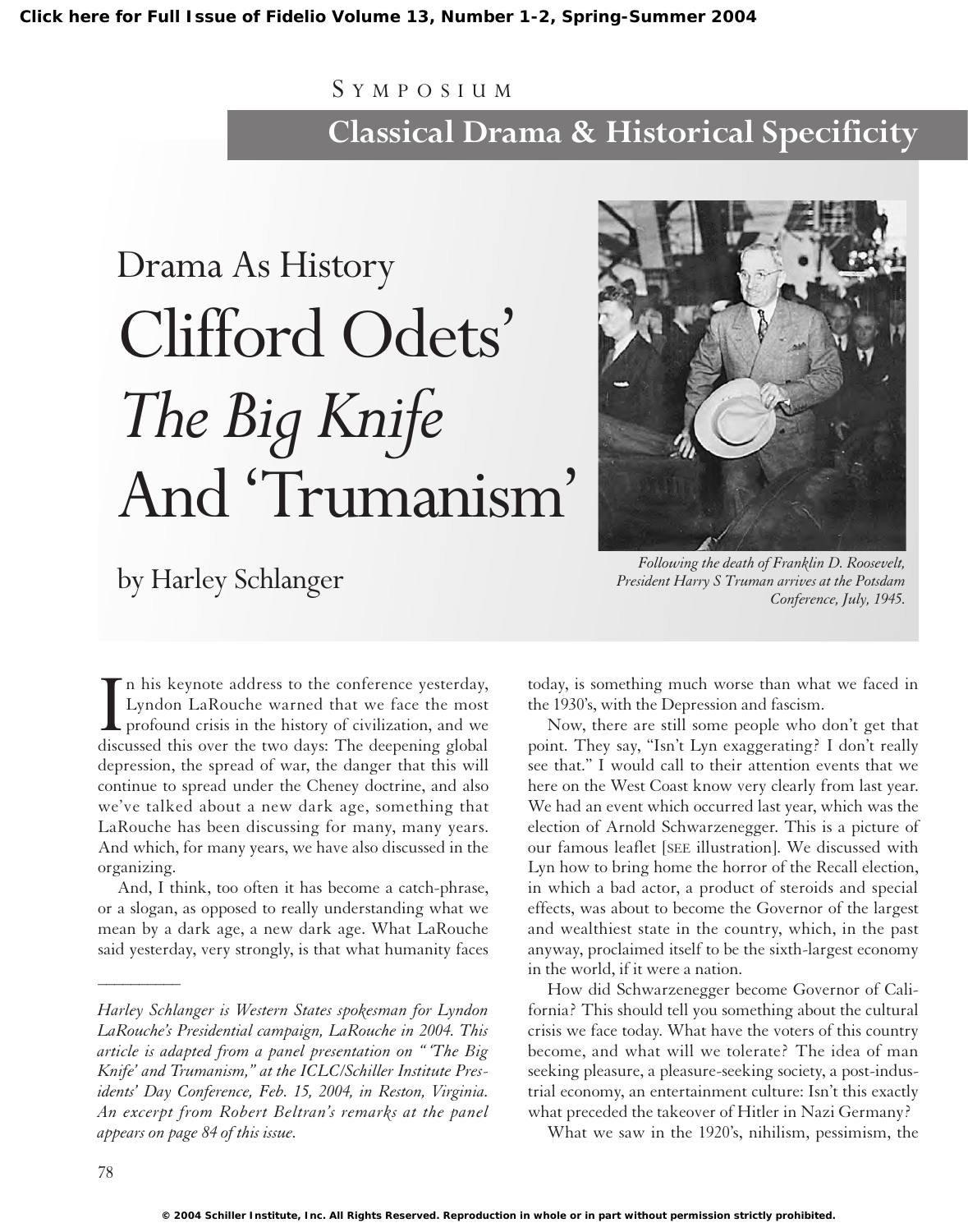philosophy of Nietzsche, Heidegger, Nazi philosophers, who promoted the idea of man as a beast. This was the cabaret society of Berlin in the 1920's. And yet, what do we have today, in 2004? What characterizes our popular culture today? Janet Jackson's famous moment at the Super Bowl. And, if you look closely at that, how is that different from the movie *Cabaret?* [SEE illustrations] I would say it's worse in many ways.



So, we are in a tragedy, we face a dark age. And we've come to a moment of *punctum saliens,* a moment of decision, as in Classical tragedy, where we are all on the stage of history—or, as Lyn has been saying, we are in the arena of the Colosseum, and either we make the right decision now, or we face one of the darkest tragedies in history.

#### The Problem of 'Trumanism'

Now, LaRouche recently, in the "Tariffs and Trade" paper, <sup>1</sup> took up this question. He asks, "What is tragedy?

It is the failure to meet the challenge of the future; it is the failure to bring forth today, that which the small mind deems a 'seemingly impractical' action, but an action on which the possibility of existence of an acceptable tomorrow depends."

If we are to survive today, we require two "seemingly impractical" events. The first is to elect Lyndon LaRouche President of the United States. Which is, seemingly, impractical. But second, as part of that same process, especially through the work that is being done by



*Popular culture today replays the 1920's prelude to Nazi takeover.* **Above:** *Liza Minnelli stars in "Cabaret."* **Right:** *Janet Jackson at the Super Bowl.*

*LaRouche in 2004 leaflet: Arnold Schwarzenegger and Adolf Hitler—both "Beast-Men."*

the LaRouche Youth Movement, we want to launch a renaissance in the United States, and worldwide, which would sweep away today's allpowerful culture of fast food, fast sex, fast money—the culture of decadence which all of us have grown up in.

Now, we got a glimmer of that over the last

two days with the two youth panels—the potential for a renaissance in the United States, one which includes scientific discoveries and breakthroughs, by looking at the time of the American Revolution, the precedents for the American Revolution, and the antecedents, rather, of Leibniz, Franklin, Gauss, the work in science.

We see the same thing on the cultural side: Germany's Weimar Classical period, built upon the work of Bach, Haydn, Mozart, Beethoven, as well as the literary-dramatic side, Shakespeare, Moses Mendelssohn, Lessing, and Schiller. Now, there's an interesting question, if we look at this 250-year cycle, the one which we have come

> to the end of: The United States did emerge as the one alternative to an otherwise unbroken era of oligarchical domination, an era of men as beasts, men as animals. The United States demonstrated, through the work of Hamilton,

> > **SUPER BOWL**

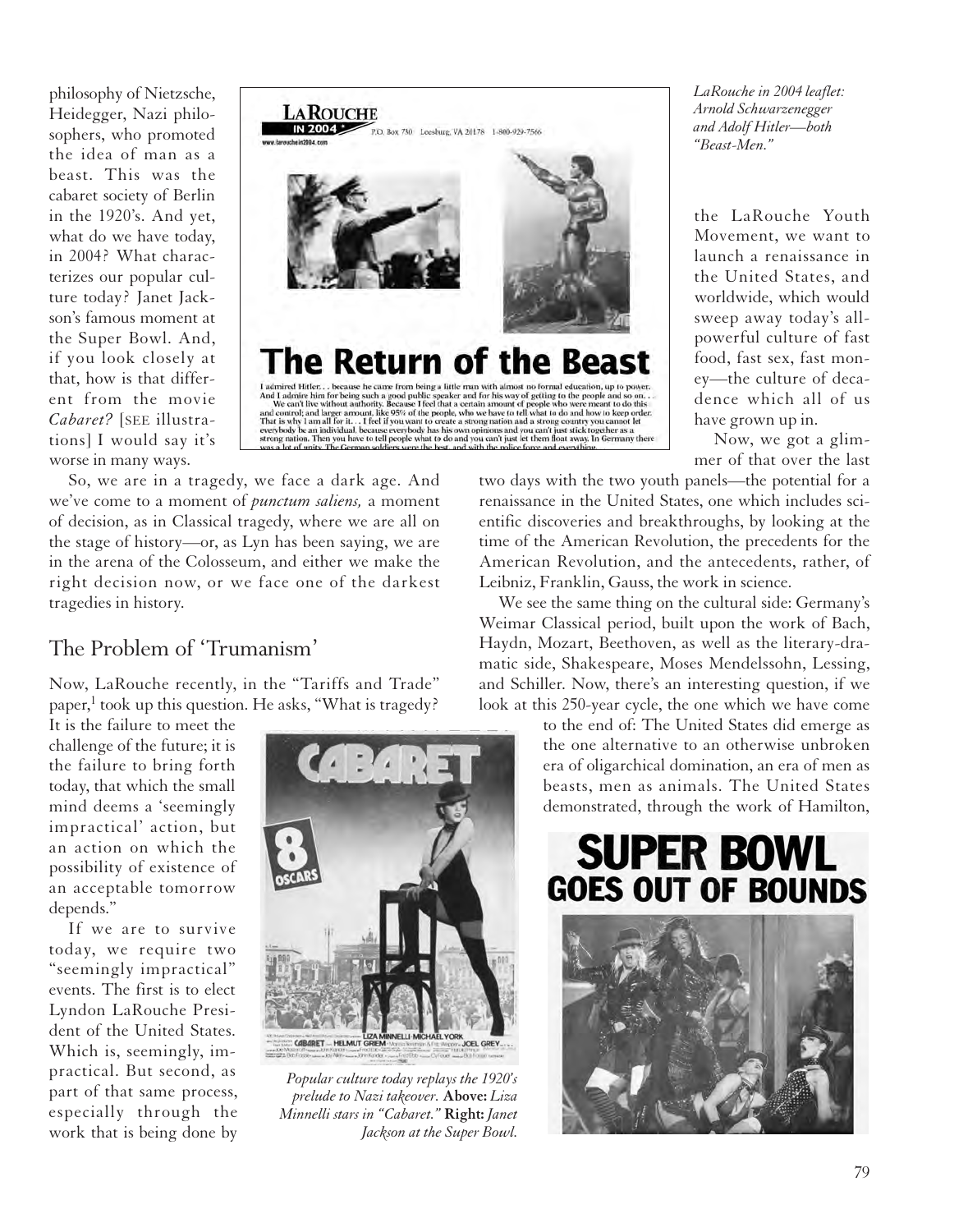Franklin, Washington, courageous leaders such as Lincoln and Franklin Roosevelt, that a republic will work, a republic can function. The question, then, is, what about the culture that is necessary to sustain a republic? Why have we had no cultural renaissance in the United States?

Helga Zepp LaRouche gave us part of that story in her presentation this afternoon on the Congress of Vienna<sup>2</sup>: the deliberate deployment of what were essentially fascist, police-state tactics, to destroy the potential among the young to reap the benefits of the great work of the Weimar period of Schiller, Beethoven, and others. A deployment to impose an anti-human culture of pessimism on the population.

But, what about the United States? What's the problem *here?*

We had the great fortune on the West Coast this last year, to be in a sense in the middle of a production by Robert Beltran of a play called *The Big Knife,* by an American playwright, Clifford Odets.

For me, Odets was a name I knew, but I couldn't place, and I knew none of his plays. But, by working with Robert, having the chance to meet with some of the actors, and to participate in some limited way in a discussion around the play, and then the discussion with Lyndon LaRouche, when he was here last September and he and Robert had a very productive session, and then the continued indirect discussion back and forth, we got a new insight—yes, it can happen, even amongst Boomers, to develop a new insight!—into "Trumanism."

But, not just into Trumanism. And not just into the tragedy of the life of Clifford Odets, which I'll be covering in a few moments. Because the play, *The Big Knife,* although somewhat autobiographical, is also metaphorical. *The Big Knife* is also a Classical tragedy, which combines those elements which are essential to Classical tragedy.

One element is the question of historical specificity, which is really the true issue of drama as history. And Lyn wrote about this most recently again in his paper on the journal *Maritornes,* where he said,

I have recently and repeatedly expressed my delight at the news of the then-coming production of that Clifford Odets play, *The Big Knife.* This delight was prompted by my recognition of the great value of that play for providing younger generations of today an insight into the causes of the widespread moral failure, by omission or otherwise, since about 1946, of most representatives of their parents' and grandparents' generations. . . .

This was a valuable experience, because the experience of that play helps us now to make something of importance clear to today's Generation X, and 18-to-25-year-old young adults. That play, and similar work, point attention to the

source of that corruption, generated during the Truman years, which was passed down over subsequent successive generations by the young adults of that former time, to produce the horror which threatens the world of the young adult of today. . . .

The beauty of Odets' theme in that play is that it expresses a typically Classical artistic approach, one of exemplary historical specificity toward understand an awful downward turning point in the 1944-52 history of our United States. This drama thus expresses the same principle of *prescience,* which is to be found as the controlling principle of composition in Plato's critical view of the Classical Greek tragedy of his time, and the plays of Shakespeare and Schiller.<sup>3</sup>

#### Prescience in Classical Tragedy

Now, this question of prescience with Odets: Odets was on the scene in 1947-48, at the beginning of Trumanism. And in this play, he wrote with precision of the tragedy which was only then unfolding *as he was writing the play.* And this raised for me an interesting question.

First, where did Odets come from? And I don't mean Philadelphia, which is where he's from (which is interesting in itself, he was the son of Russian-Jewish immigrants), although he spent many of his early, formative years in the Bronx—and, by the way, he dropped out of school at age 16! But the question: What produced Odets? Where did Odets come from? How did we have this playwright, who I'll think you'll see from the discussion tonight, was a great American dramatist? How did he come about, and why don't we know of him?

Well, he came from another seemingly impractical movement. That is, something which was launched by Moses Mendelssohn in the middle of the Eighteenth century in Germany, a lifelong campaign by Moses Mendelssohn, to emancipate the Jews of Germany, and by so doing, to emancipate Germany itself. And it was Moses Mendelssohn's work, along with his close collaborator, Gotthold Lessing, which created, or laid the basis for the work of Schiller. And Mendelssohn and Lessing served as a bridge between Leibniz and Gauss, partly through a collaborator of Lessing's named Abraham Kästner.

The issue for Mendelssohn and Lessing was always the nature of man: That man is not a beast; that man has a distinct difference from the animal kingdom, and that society must be organized around that difference, the difference of the creative potential of each human being. And so, even for the Jews of Germany, who at that time were not citizens, had no rights, who lived largely confined in ghettoes—both physical ghettos, and also their own mental ghettoes—Mendelssohn approached them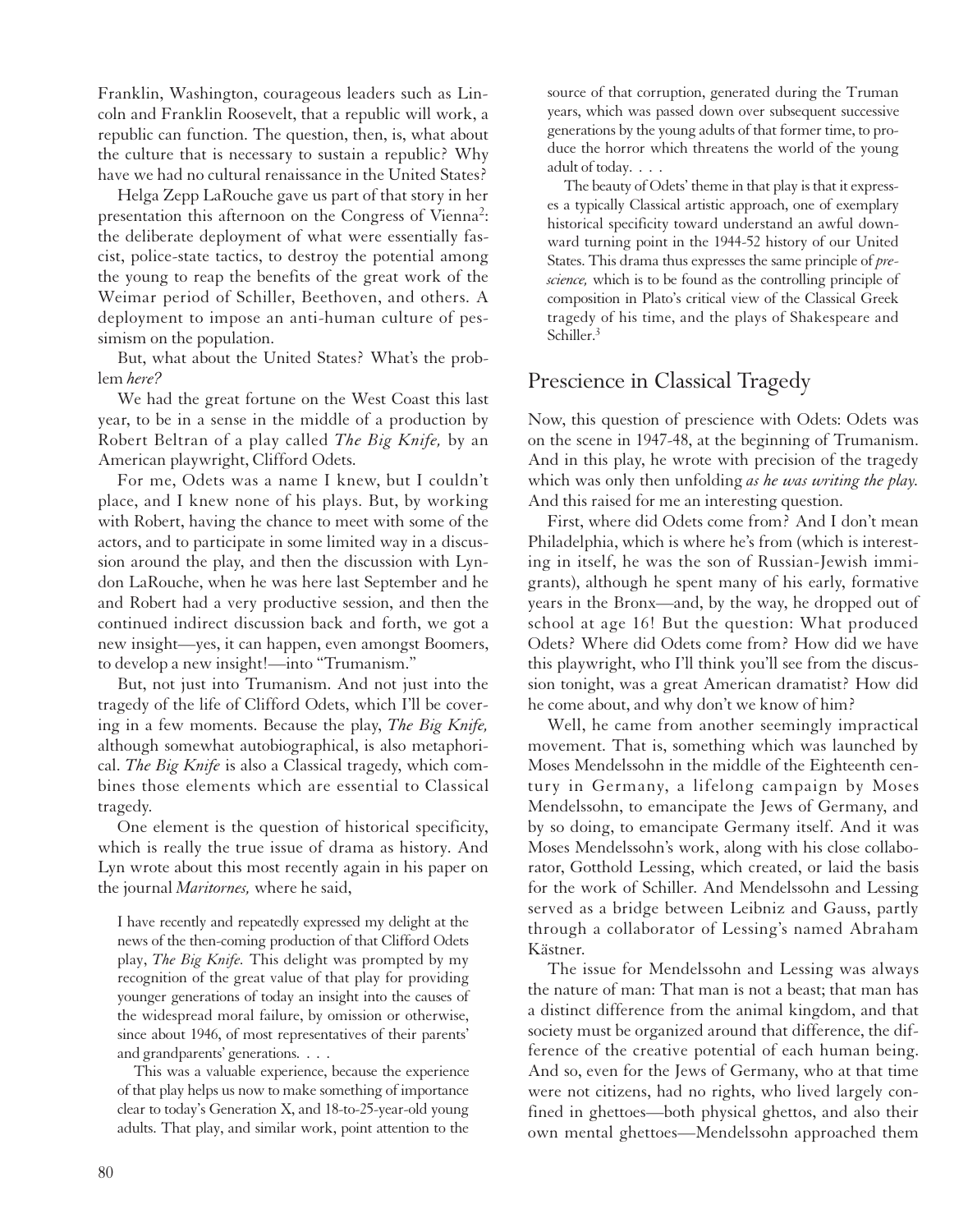with an optimism, going to the most downtrodden population to uplift them.

His movement first went to the Jews of Germany, and it was to bring to the Jews of Germany German culture and the German language, as a way of

breaking them out of the self-imposed ghetto, which was the tradition of the Jews in the European diaspora. And second, in connection with this, was the recognition of the validity of the scientific and cultural discoveries of the world outside the ghetto, to enrich the Jewish population. Not to give up the



4,000-year history, but to enrich it, through contact with the developments of their time.

This had a profound effect in Germany, which goes beyond the scope of our discussion tonight. And, it also had a profound effect on the Jews in Eastern Europe. It was a little different being Jewish in Russia or Poland than in Germany, largely

because Poland and Russia at the time were much more backward, difficult countries to live in.

Rather than develop this emancipation movement in the Russian or Polish language, a decision was made by a handful of writers, the most famous of whom is Sholem Aleichem, but there are two others, I.L. Peretz and Abramowitz—his pen name was Mendele Mocher Sephorim, "Mendele the Book Peddler"—who are well worth reading, who decided to develop a literate language, to transform Yiddish, which was the language of the home, the mother tongue (largely because it was the language that the mother used to tongue-lash the children!), to develop a literary language, consciously modeled on what Dante did for Italian with the *Commedia,* and what Cervantes did for Spanish with *Don Quixote.* And, to introduce with it a culture of hope, and most importantly, a culture of change. To take on the axioms of oppression, the axioms of self-slavery, with humor, with irony, with paradox, to give them the potentials of the modern world, and help them break the chains of ancient tradition.

#### The Yiddish Theater

Simultaneous with the development of Yiddish as a literate language, was the creation of the Yiddish theater. This began in 1876 in Romania, and quickly spread to

*The Yiddish Renaissance was based on the efforts of Moses Mendelssohn (below) to uplift the Jews of Germany.* **Clockwise from far left:** *Authors Mendele Mocher Sephorim, I.L. Peretz, Sholem Aleichem.*



Russia. In 1881, Tsar Alexander II was assassinated. He had been known as the "Tsar Liberator" because he had freed the serfs, but he was also

the collaborator of Lincoln during the U.S. Civil War, and had given a measure of independence and freedom to Russia's Jews. But, after he was assassinated, in the midst of the ferment of the beginning of the revolutionary movements in Russia, his successor enacted anti-Jewish laws. There were pogroms.

In 1883, an order was issued forbidding the Yiddish theater from continuing. Between 1880 and 1910, between one-third and one-half of the Jews of Eastern Europe emigrated, most of them coming to the United States, and a large number of them coming into New York City. And so the Yiddish theater was transplanted from Eastern Europe and Russia, to the Bowery in New York City, which was quite a bit different from the Bowery you might know if you are a Baby Boomer who travelled in New York in the Fifties and Sixties.

There were two tendencies in the Yiddish theater. One was a vaudeville tendency, slapstick, or, if you went to the summer resorts in the Catskills, you would probably call it "slapschtick." Melodramas, family stories, attempts to give people a little bit of lightness and humor in their lives. But gradually, and importantly, there was the development of serious tragedy. And this was centered around a towering figure of the Yiddish theatre, a man named Jacob Adler. This is a handbill from the Yiddish theater, the play *Hamlet,* and you can see the language, the writing, is in Yiddish, with Hebrew characters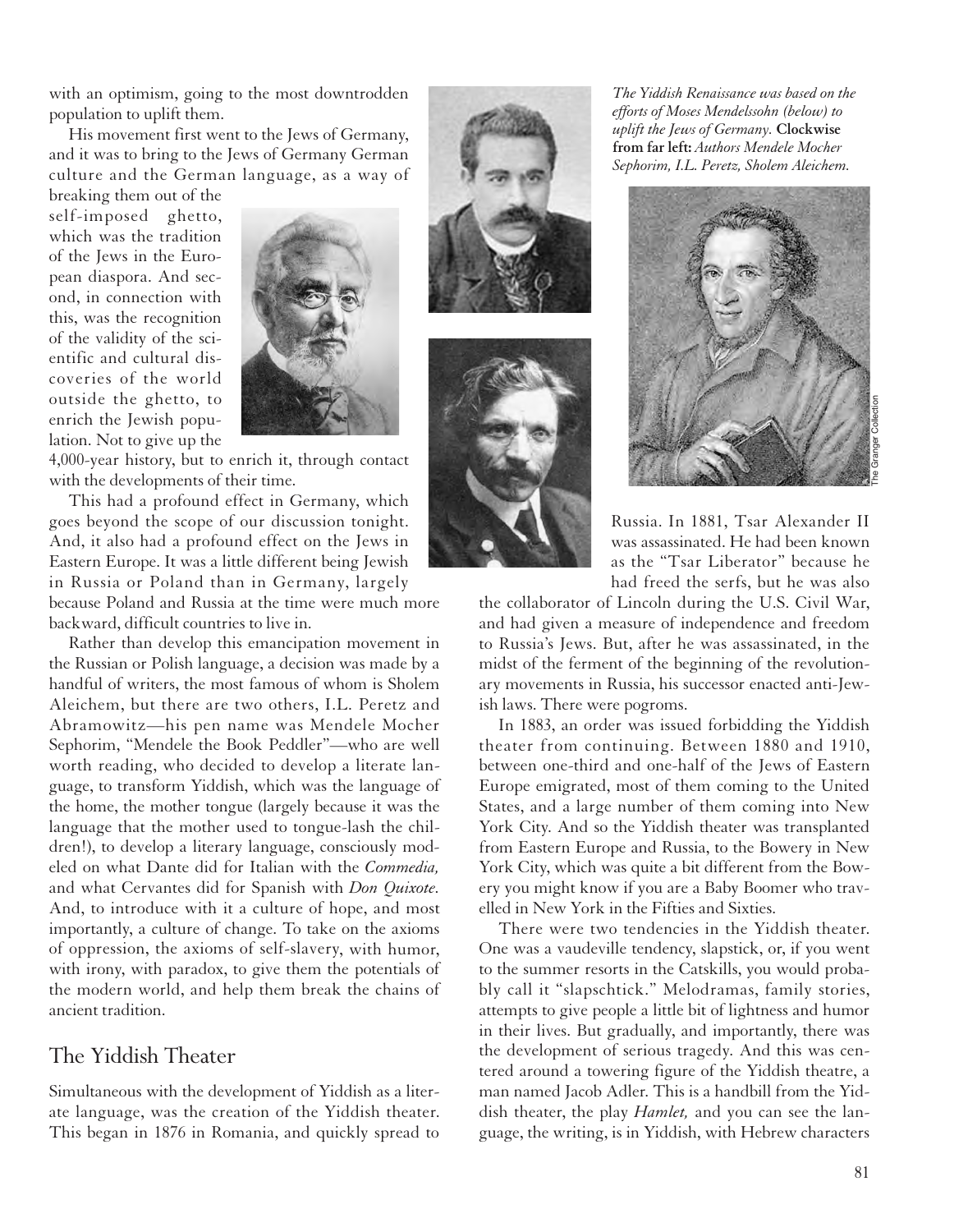

[SEE illustration]. For those of you who don't know, Yiddish is a Germanic language, but it is written in the Hebrew alphabet.

So, the plays were done in Yiddish. Occasionally, they changed them: For example, there was a Jewish *King Lear* done, a Yiddish *"Kenig" Lear,* in which, at the end, the king, who is really a Jewish businessman, gives his belongings to his children, moves to Palestine, things don't work out, and he comes back blind and poor, and says to his children, "*Kinder,* I forgive you"—so everyone leaves the theater "happy." But they also did serious tragedy and drama, as in the case of this *Hamlet.* The next picture shows Jacob Adler in one of his most famous roles, that of Shylock in *The Merchant of Venice*

[SEE illustration].

Adler was born in Odessa, Russia. In 1883 he came to London, and in 1889 he came to New York. And here's what he said about the change, the development in the Yiddish theater: "To live forever with jest and song was hardly my idea. The time had to come when our theater would touch on the deeper side of life, when plays of a more serious kind would have a place on our stage. And this task of deepening our theater, of, so to speak, 'tragecizing' it, fell in large measure, to me." He became known in London for his playing of Karl Moor in Schiller's *The Robbers,* which to the day of his death was his favorite play. He played Nathan the Wise of Lessing repeatedly, he played Shylock, he played Iago, and he played Hamlet.

*Jacob Adler worked to expand Classical performances in the Yiddish theater.* **Far left:** *Handbill from a Yiddish production of "Hamlet."* **Left:** *Adler as Shylock in Shakespeare's "Merchant of Venice."*

Now, Adler wrote about this principle of emancipation, the *Haskalah,* or Enlightenment, as it was called in Hebrew. He said that, "If the world would not break the wall of the ghetto down from the outside, the Jews must break it down from the inside. Education secular education—was the tool that would break the wall. Free, no longer isolated, the Jew would take his place in science, in art, in political action, in every great endeavor of the time."

Adler was a profound admirer of the works of Schiller. He wrote of the "heroic epoch of Schiller, which would endure on the Yiddish stage for some 25 years, and which began in London with his masterpiece, *The Robbers.* Whatever the reason," he wrote, "the great Schiller seems to have as many 'patriots' among us Jews, as in his own German public. I do not know why this is so. I believe it must go back to the time of Moses Mendelssohn and his Enlightenment."

Now, it was not just Schiller, but also Shakespeare, as you saw from that handbill. Adler wrote that "the Yiddish public would thrill to Shakespeare. Then how could they not respond to the playwright who, they say, begins



*Funeral procession for Jacob Adler, New York City, 1926.*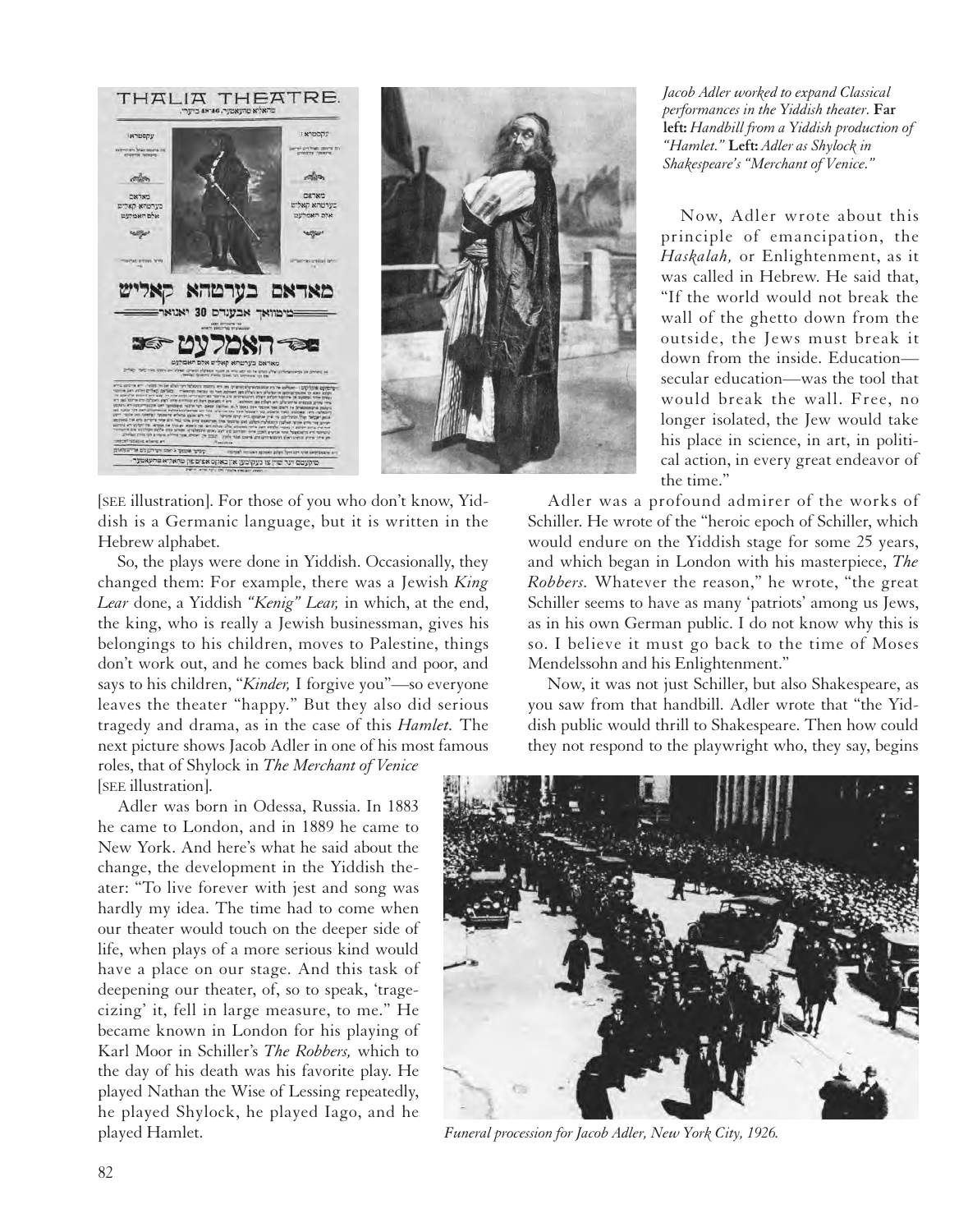where Shakespeare leaves off! The great Schiller, the thinker and historian, who was, God forbid, no plagiarist, but Shakespeare was his school, and he learned from him with a passion that still smokes on the page." So you get an idea of passion from Adler.

Adler died in 1926, and just as was the case for Sholem Aleichem nearly a decade earlier, there was a large funeral procession in New York City, and not just of Jews, but of all the population [SEE illustration].

One interesting play that Adler did— his performance of Shylock was so powerful. He played Shylock, not as a monster or a comic figure, but as a bitter, angry character bent on revenge, but nevertheless proud, in a way that showed that it was not just Shylock, but all the Venetians who were corrupt: the principle of tragedy.



*Jacob Adler (right) with family. Actress and teacher Stella Adler is second from the left; Jay Adler, Odets' "adopted brother," fourth from left.*

Adler understood that. And Adler was playing Shylock in the Yiddish theater, and people from uptown came down to see it. And they organized to have him perform on Broadway in the *Merchant of Venice,* where the performance was in English, with the exception of Adler, who spoke the lines of Shylock in Yiddish. The New York theater-going public loved it, it was the smash hit of 1903. So, as you can see, when he died, it affected the whole city.

Jacob Adler had a profound effect on the theater in the United States, not just the Yiddish theater. In the photograph, Jacob Adler is the elderly man on the right [SEE illustration]. The little girl who is second from the left is Stella Adler, who became one of the great actresses and teachers in the United States, until she died at the age of ninety.

Stella Adler married a man named Harold Clurman, who I will tell you about in a moment, and Clurman was the founder of The Group Theatre, and was the mentor of Clifford Odets. So Odets is directly connected to the Adler tradition. In fact, the fourth person from the left in the photograph is Jay, or Jake Adler, whom Odets described as "my adopted brother." And there are scenes or stories in one of the Odets biographies, of how Odets, when he would go over to see the Adlers, Sarah Adler, the wife of Jacob, who herself was a great actress, would put some *challah,* the Jewish bread for the Sabbath, on the table, and Odets would devour the whole loaf. And so they said that Odets got everything he could from the Adler family.

#### Beyond the Yiddish Theater

Now, Harold Clurman, the man who became the husband of Stella Adler, first got interested in the theater when, at six years old, his father took him to see Jacob Adler playing Shylock. The question for Clurman was, Could we move from the Yiddish theater to a national theater?, as advocated by Schiller, for instance, in the piece, "Theater Considered as a Moral Institution," in which he writes, "If we could witness the birth of our own national theater, then we would truly become a nation." And as he closes that essay, Schiller says, "the goal of this is to become truly human."

Clurman said this was his goal in launching The Group Theatre: To establish a national theater which would help the people of the United States to become truly human. Clurman wrote, in a *New York Times* essay about the founding of The Group Theatre, that his goal was "spreading hope and love of life to combat despair . . . and the way I have chosen to do it, is through the great art of theater." He wrote that, for him, the purpose of the theater is "to affect men's hearts, to change their lives in matters of aspiration, sentiment, conviction. I wanted . . . a play to make men more truly alive."

But there was a paradox in the 1920's, which Clurman was very aware of. The United States, seemingly, was very wealthy, the way that the United States was again in the 1990's. So, with all of this wealth, why was there no culture? I'd like Robert Beltran to read Clurman's discussion of this in a book he wrote called *The Fervent Years,*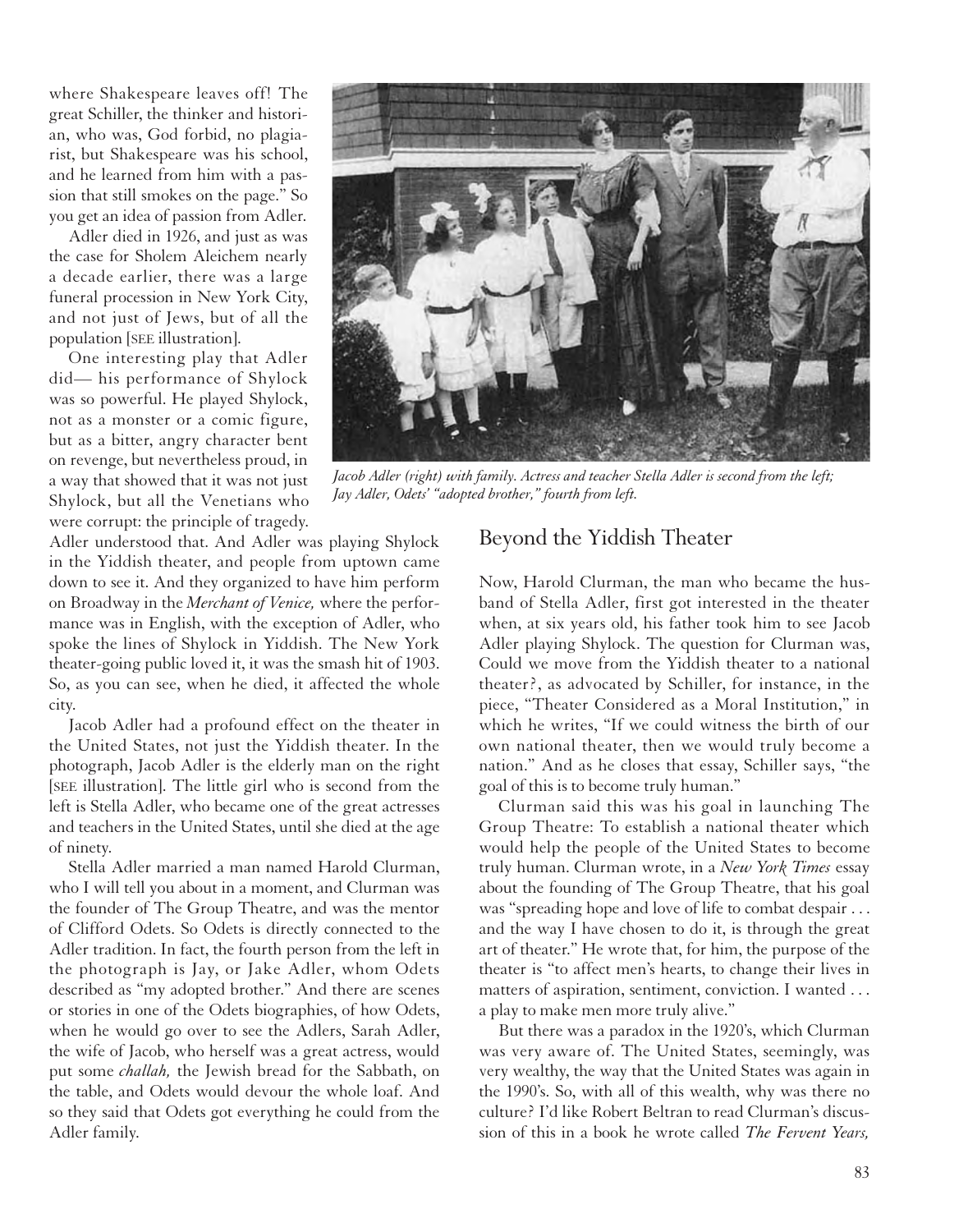## Robert Beltran on *The Big Knife*

The play, *The Big Knife,* was—now less of—an obsession, but was quite an obsession with me. I felt that I had to get some actors together to produce the play, and do it. And, I was lucky to get a very good cast together, very good director, and we got to work on the play. We started rehearsals, and in the rehearsal process—I was playing Charlie Castle, who is the central character in the play—in the process of rehearsal, several times, Charlie hears the doves outside the window of his house in Beverley Hills, and it wakes him up, he can't get a good night's sleep. And several times in the play, he mimics the sound of the doves that he hears. There is a scene where he is with his agent, and he hears the doves in the middle of his conversation, and he says,

"Those damn doves, those mourning doves," (mourning, m-o-u-r-n-i-n-g, those mourning doves), "they woke me up this morning."

He hasn't been able to sleep. And he mimics the sound of the doves, he goes—I have them outside my house, too, so I know it quite well—mimicking the doves, he says,

#### "Coo-Coo-*Whoo,* Coo-Coo-*Whoo.*"

And he has to do this three times in the play.

So, my director, once, when we were rehearsing these scenes, had the disconcerting habit of coming up to you, and saying, "Hmmm, what's that really about?" And I said, "Well, it's mourning doves, you know, *mourning* doves, they're *grieving,* they're grieving over Charlie Castle. They see that he's dying." And he just looked at me, and he says, "Is that all?" [*Laughter*] So, a few days later, I'm still rehearsing these scenes, and I have to do that sound, in the middle of a scene—"Coo-Coo-*Whoo,* Coo-Coo-*Whoo.*" And he comes up to me after we had run through the scene a couple of times, and he says, "Robert, uh, what is that? What do you think that is?" And I wanted to scream, I said, "Damn it, it's the *mourning doves!* Don't you get it, they're mourning for Charlie Castle!" [*Laughter*] That's what I said to him. And again, he said, "Is that all? Is that all?" [*Laughter*]

So, the next couple of days we were rehearsing, and then one morning he came into our rehearsal smiling, and he says, "Robert, have you looked at how Odets spells the 'Coo-Coo-*Whoo,* Coo-Coo-*Whoo*'?" And I said, "Yeah, yeah." He said, "Have you *really* looked at it?" "Yeah!" He says, "Well, look," and so he showed it to me. It's spelled "C-o-o—C-o-o—W-h-o-o."

So, we both smiled very broadly, and said, "Yes, that's it, "Whoooooo."

*Who?*

That's what is waking Charlie Castle up. That's why he can't get sleep. The mourning doves, all those billions of mourning doves, are waking him up out of his sleep. "Who—Who—*Who?*" And if you take the question further, the question is, "Who are you, really? Who? Who are you really, Charlie Castle? Who have you become? Who were you, and who have you become? Who are you, really?"

And then later, the big question is, "Who, if not *you? Who,* if not you?"

So this, of course, opened up the whole play for me, really, and the character of Charlie. He's got everything, he's a fabulously wealthy, successful movie star, money, fame, all the luxuries of success, but he's miserable, and his wife is miserable, their marriage is in shambles, and during the course of the play, we find out why.

\*\*\*

Lights fade. End of play. So the audience goes home, and now that you know something a little bit more about Clifford Odets, I think it's very clear that embedded in this play was that question, "Who? Who?" To every one of those audience members, and, in the larger sense, the nation. "Who are you, really? Who will you become?" And then, the biggest question, the one that's meant to startle you out of your sleep at night, not let you sleep, the way it was startling Charlie Cass, "Who, if not you?" All those billions of mourning doves asking that question to you, individually, and to our country, "Who? *Who, who, who, who, who,* if not you?"

> *—Robert Beltran, excerpted from the conference panel on "'The Big Knife' and Trumanism," Feb. 15, 2004*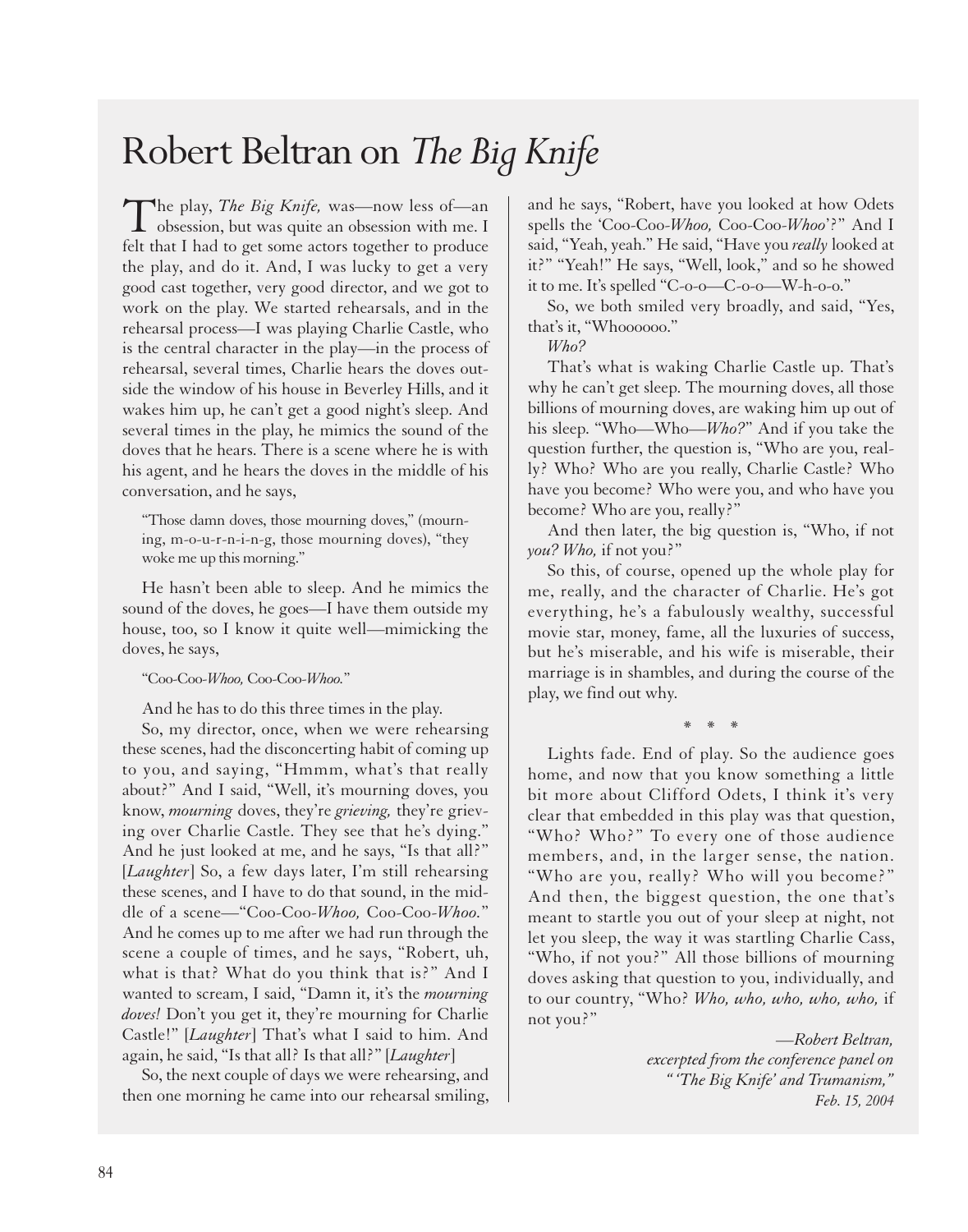which is about the founding of The Group Theatre:

This was a fantastic world we were living in, electric with energy, feverish with impulse, gigantic with invention. It was a world full of sharp curiosity, quick assimilation, enormous activity, mountain-high with reward. But it was a meaningless world, just the same; a downright silly world. It was terribly attractive: had the fairest flesh, the most resplendent contours, the most bedizened dress imaginable. But it had no insides; it was empty. Or if it wasn't empty, its contents were in such a perpetual boil that nothing emerged from it except an eruption of brilliant particles that turned cold and dead when they hit the earth. Nothing tied the fast-moving forces together, no governing principle, no aim, no deep and final simplicity. The gyration and tremor made it all an overwhelming burden that no human spirit could survive. Everything had been rendered both too easy, and too difficult. One was rushed giddily through brightly bursting substance that had no real texture; it ended by making one tired as if one had been struggling with a colossus. The American man was alone, and he made his woman, who clung to his neck as he twisted and whirled, equally lonesome and more hysterical. There was no quiet here. Man couldn't find himself. He was perpetually on the go to a place he didn't know for a pleasure he couldn't enjoy, for a purpose he didn't seek. Man no longer understood his own nature, his own dreams, even his own appetites. And despite the fact that he was constantly agitated, he was actually passive. He let everything be done to him. His consent was his habit, not his choice. He was dizzy with his own jitteriness. He could not rest, stop, or feel his own motion, for it had become identical with life. If the motion were to cease, it would be as if all were to cease. He was pre-

must help one another find our common ground; we must build our house on it, arrange it as a dwelling place for the whole family of decent humanity. For life, though it be individual to the end, cannot be lived except in terms of people together, sure and strong in their togetherness.

I think that shows some prescience also, the discussion in the Twenties, that things are coming to an end.

Now, Clurman said that his idea of theater was to demonstrate "the perfectibility of man, or at least, the inevitability of the struggle against evil." In 1931, he and two others, Cheryl Crawford and Lee Strasberg, founded The Group Theatre. I won't discuss The Group Theatre as a whole, because there were some problems with it, but they had an idea: If you've got people together who looked at acting and drama as a way of conveying a higher conception of man, and it was integrated with the audience, then perhaps you could change the country.

Note the similarity in the photo between their activity and ours [SEE illustration]. It looks a little like a cadre school, doesn't it? At least, on the West Coast. Clurman is the man sitting with a stick, and the person in the lower left-hand corner, all hunched up, that's the young Clifford Odets.

From the beginning, they had problems with The Group Theatre. The typical problems that Robert can tell you about in chapter and verse today. Problems with money. A concern for the box office: "Will people like it?" And from the beginning, Odets said, "We must not cater to public opinion."

In 1932, Odets became close friends with Clurman. The year 1932 was the real bottom of the Hoover

pared for nothing else. . . . I'm sick of this dervish dance they've got us doing on steel springs and a General Electric motor. When it stops—as it must—there will be disillusion and devastation; everything will become as frightfully blank as today everything is fiercely congested. Perhaps to rush out of line is to invite disaster. If so, let it come. If enough of us try to form another line according to our true nature, ours may become the right line, one which others may follow and walk on more peacefully and gracefully. We



*The Group Theatre in discussion, Harold Clurman at far left, Clifford Odets, bottom left corner.*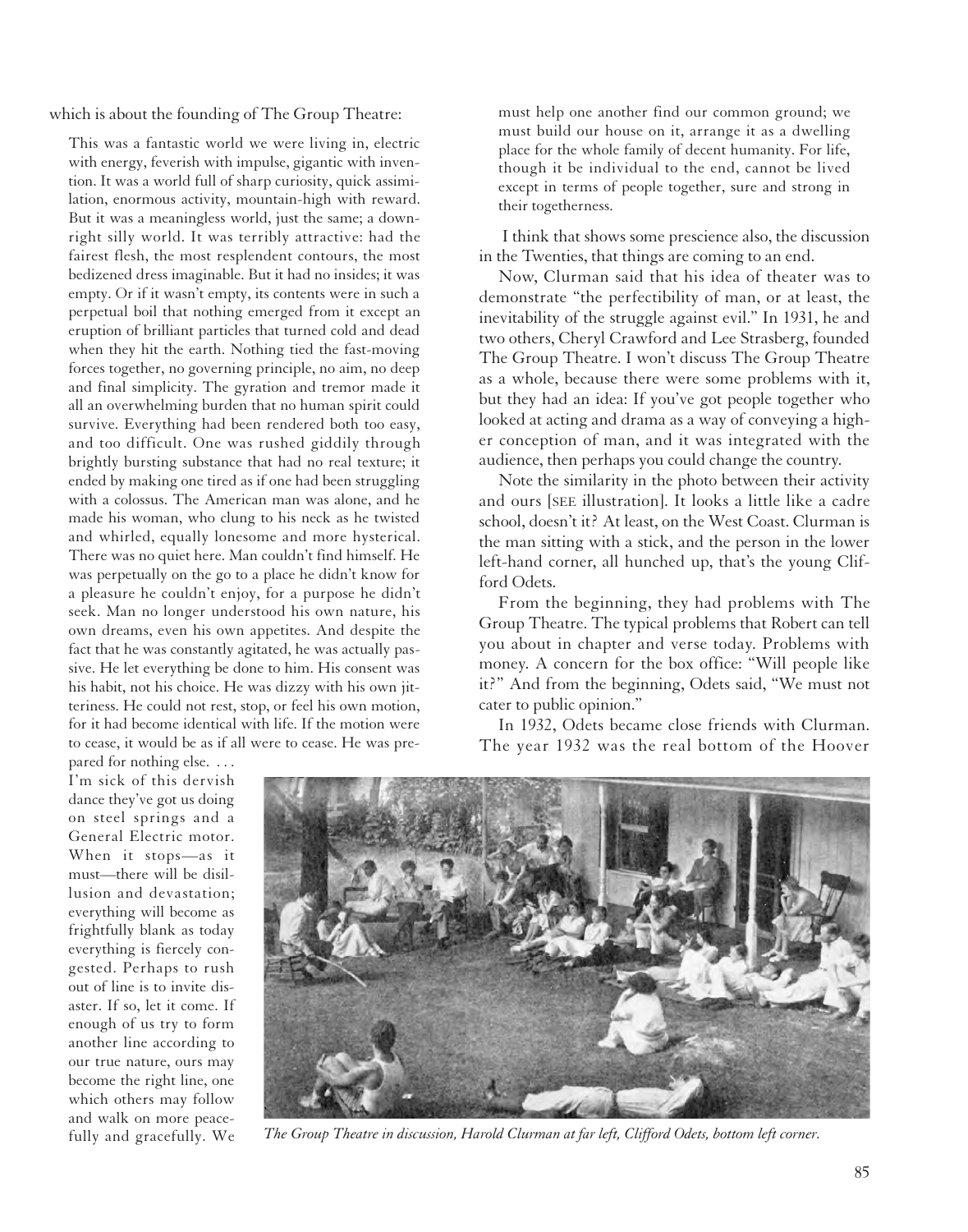Depression. A very cold winter. Many people died on the streets of New York City. And Odets and Clurman walked those streets, trying to soak in something from this, from the Depression. And Odets was developing his philosophy at that time. He said that what he believed in, was that it's a profound and universal human need to be part of something, to believe in something beyond one's fragile, mortal self. He was looking for that in the theater. He had written several plays, oneact plays. Short plays. Clurman, who was not prescient in this case, said of Odets, "Why are you trying to write, you're terrible. Give it up." But Odets stuck with it, partly because he was not a very good actor, by his own description.

#### The Courage of the Young

In 1932, there was a shift: Franklin Roosevelt was elected. There was a change, there was hope. This is typified by a statement Roosevelt made to a college graduating class shortly after he was elected. He said, "We need the courage of the young. Yours is not the task of making your way in the world, but the task of re-making the world." That was from Franklin Roosevelt. This inspired many of the younger people, and Odets at that time said, he's going to write, even if people don't like it. And, he also wrote at that time of his philosophy, "We need convictions, not opinions." And he quoted Heine, to the effect that, why did they build Gothic cathedrals hundreds of years ago, while today we produce ugly build-

ings and shacks? He said, "*They* had convictions, *we* have opinions."

Nineteen thirty-five was the crucial year for Odets. At the age of 29—he had been a voracious reader; it's not clear yet, I haven't researched it enough to know how much he actually read of Schiller—he wrote an essay, an outline for a story on natural law acting through a crane. Sound familiar? But Odets, at the age of 29, emerged in 1935 as the playwright who was changing history. He had a one-act play called *Waiting for Lefty,* which has been denigrated by people who haven't read it as

a piece of communist agit-prop. That it seems like it is just something to organize people to go out on strike which, in fact, is what it was, but that's not why he did it that way. In fact, here's Clurman's description of this play when it first opened. There had been a taxi strike in 1934, and Odets used it as a setting for this play. Clurman writes,

The debut of *Waiting for Lefty* [became] the birth-cry of the Thirties. Our youth had found its voice. It was a call to join the good fight for a greater measure of life in a world free of economic fear, falsehood, and craven servitude to stupidity and greed. "Strike!" was Lefty's lyric message, not alone for a few extra pennies of wages, or for shorter hours of work, but strike for the greater dignity, strike for a bolder humanity, strike for the full stature of man.

This play was a phenomenon. But it was a one-act play, so it was paired with a second play he wrote that year, called *Till the Day I Die,* which—and this was 1935—was an anti-Nazi play. Later on, when he was being investigated for being a communist, Odets said, "I made the mistake of being a premature anti-Nazi." That is, anyone in the mid-Thirties who was considered anti-Nazi, *must* have been a communist. In fact, the *New York Times* was still praising Adolf Hitler in the mid-Thirties!

That same year, Odets also wrote two full-lenth plays





**Left:** *Odets on the cover of Time magazine, 1938.* **Above:** *Odets' 1940 journal, "The Time Is Ripe."*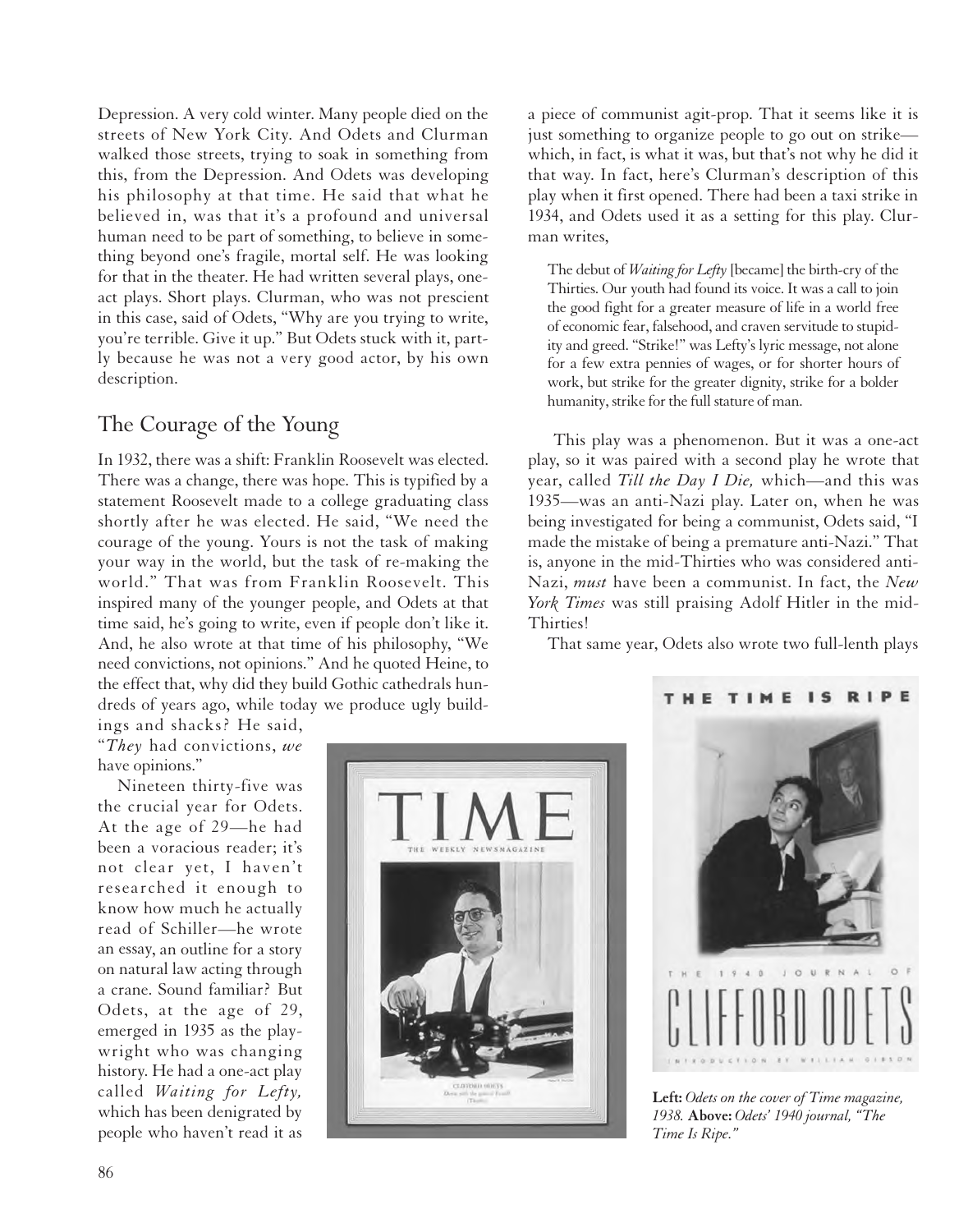that were presented by The Group Theatre, one called *Awake and Sing,* and another called *Paradise Lost.* So he had four plays in one year, and at 29 years old, he was the new voice of a new, happier America, looking for something to come out of the Depression, to change the nation, and hopefully, to bring about a new theater which could move the nation.

*Paradise Lost* is an interesting play. It's about a family, a small shopkeeper, who is losing everything, a family which is losing absolutely everything. And yet they are trying to get by. This play infuriated Bertolt Brecht, who was an enemy of Schiller. Brecht was an opponent of Schiller's idea of the beautiful. Here is what he said about Odets' *Paradise Lost:* "Do you wish us to feel sorry for them?," referring to the people going through the Depression. The hero in that play was trying to keep his workers employed, even as

the business was losing money. Brecht, in fact, wrote a letter to a guy named V.J. Jerome, who was the dogmatic cultural "commissar" of the Communist Party of the United States, demanding that the Communist Party take up Odets' "deviationism," his "middle-class sentimentality."

So, you had Brecht, who at that time, by the way, was himself going to Hollywood. Nineteen thirty-five to 1937, when Odets was emerging as a playwright, was the period when Hollywood was invaded by people like Brecht, Aldous Huxley, Christopher Isherwood, and others, who were trying to use Hollywood to create the culture we have today, the brain-dead culture, with no conception of the dignity of man. But they had a lot of money. So, many people from The Group Theatre, including Odets, decided to "check out" what was going on in Hollywood. And Clurman pleaded with the people in The Group Theatre to stay, and here's what he wrote to them:

If you feel that you really are represented by what you write for pictures then—forget the theatre. But if you feel there's something more, something beyond, something essentially different that you want to say . . . if you feel that not enough of your imagination, your invention, thought, or sentiments is being used in the pictures, then you must write for the theatre—carefully and patiently, since today the theatre needs the best you can give. If your need is as strong in you as it has proved to be in us, Hollywood will not tempt you;



*President Harry S Truman with Winston Churchill, en route to Fulton, Missouri for Churchill's "Iron Curtain" speech that launched the Cold War.*

you will have to return to work ever more actively in the theatres of your own choice. . . . But there is room today only for the determined.

This was a very large battle going on. Odets decided to stay in New York City and continue to write for the theater. In 1938, he had a play, *Golden Boy,* which was another smashing success. And, if you look at the photograph [SEE illustration], you'll see something you rarely see these days—an appearance in popular culture of a dramatist: Clifford Odets on the cover of *Time* magazine. Odets had struck a nerve in the country. And among the intellectuals, there was discussion: Can there be an art that will change our nation? Can we come out of the Depression a better nation? And we see this debate continue in Odets' 1940 journal, which Robert drew on heavily for his work on *The Big Knife, The Time Is Ripe,* the one year for which he published a journal [SEE illustration]. And you'll note in the photograph, over his shoulder, the famous portrait of Ludwig van Beethoven. The post-war hopes, because after this 1938-39 period, we had a war.

### *The Big Knife*

When we came out of the war, Odets and Clurman and others were making plans. But those plans were shattered with the death of Franklin Roosevelt. In *The Big Knife,* the very first scene—*The Big Knife* was written in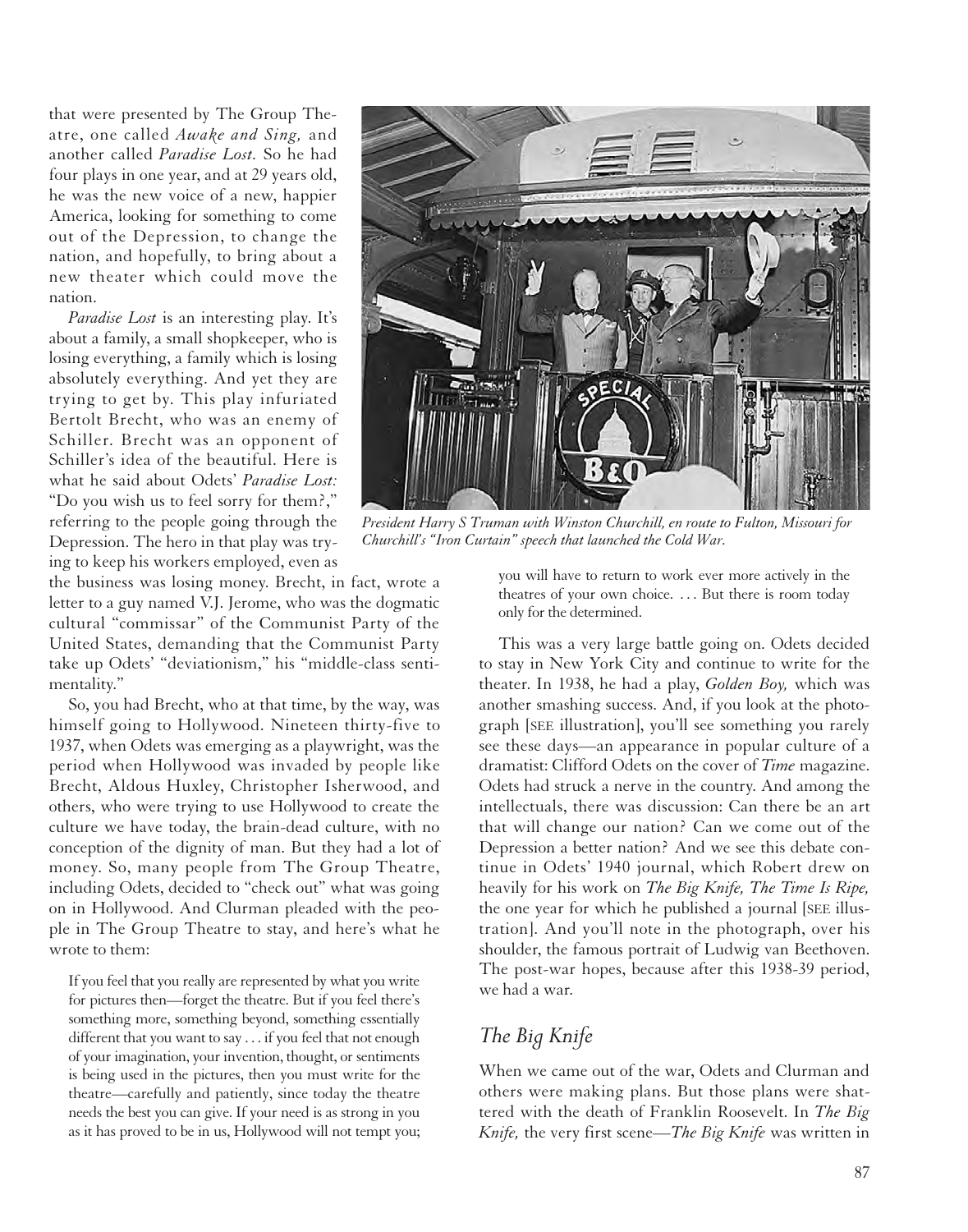1947, 1948—in the very first scene, a gossip columnist is trying to get the goods on Charlie Castle, a Hollywood actor, and the gossip columnist says, "The first time we met, all you'd talk about was FDR." And Charlie responds, "I believed in FDR." And here you see this question of historic specificity. This was a play about "Trumanism."

Trumanism was centered around the fear of communism. This is a picture from 1946, Churchill and Harry Truman in Fulton, Missouri [SEE illustration, page 87]. A little, small, ex-KKK-er, Harry Truman, standing next to Winston Churchill, who, now that Roosevelt was dead, had figured the time was ripe for an extension of the British Empire. In March 1947, Truman enacted something called Executive Order 9835, which estab-



*Former State Department official Alger Hiss testifies before HUAC, August 1948.*

lished an Ashcroft-style Federal Employees Loyalty and Security program. You had to take a loyalty oath if you were a Federal employee, supposedly for fear of communism. And one of these writers said, "We have the smallest Communist Party in the world, why do we pay so much attention to it?"

There were three million people investigated in 1947 and 1948 by the FBI and HUAC, the House Un-American Activities Committee. In 1947, the investigation



*The "Hollywood Ten," 1947, included writers Dalton Trumbo, Alvah Bessie, and Ring Lardner, Jr. All were later blacklisted.*

spread to Hollywood, and ten writers, who became known as the "Hollywood Ten," were sent to prison for refusing to answer the question before House hearings, "Are you, or have you ever been, a member of the Communist Party?" In November 1947, the studio chiefs met, and they acted to ban communists from the motion picture industry. Now, I'd like Robert to read Clurman's reflection of this period. This was written in 1955; it's an epilogue to *The Fervent Years:*

The theater was as much a business in 1925 and 1935 as it is today, and people then were not morally superior or aesthetically more refined than they are today. What is lacking now is a sense of purpose, of an ideal—something to be achieved over and above a smash hit, a fat salary, rave notices, more fulsome billing and more frequent mention in the columns. . . .

The answer to my queries you may think is that with the passing of the Roosevelt regime and the temper it reflected a sharp reaction set in which made everything that smacked of a departure from the *status quo* more than a little suspect. There is considerable truth in this.

The political constriction which began to make itself felt around 1947 and which mounted in frightening tempo to reach a sort of climax in 1953 made almost everybody disinclined to commit themselves to any opinion that suggested anything specific beyond "loyalty." . . . But what began as a kind of political terror inducing a political hush gradually deteriorated to cessation of all serious discussion of any kind whatsoever and to a large extent even of thinking. There was nothing left, it seemed, but for us to drop dead. . . .